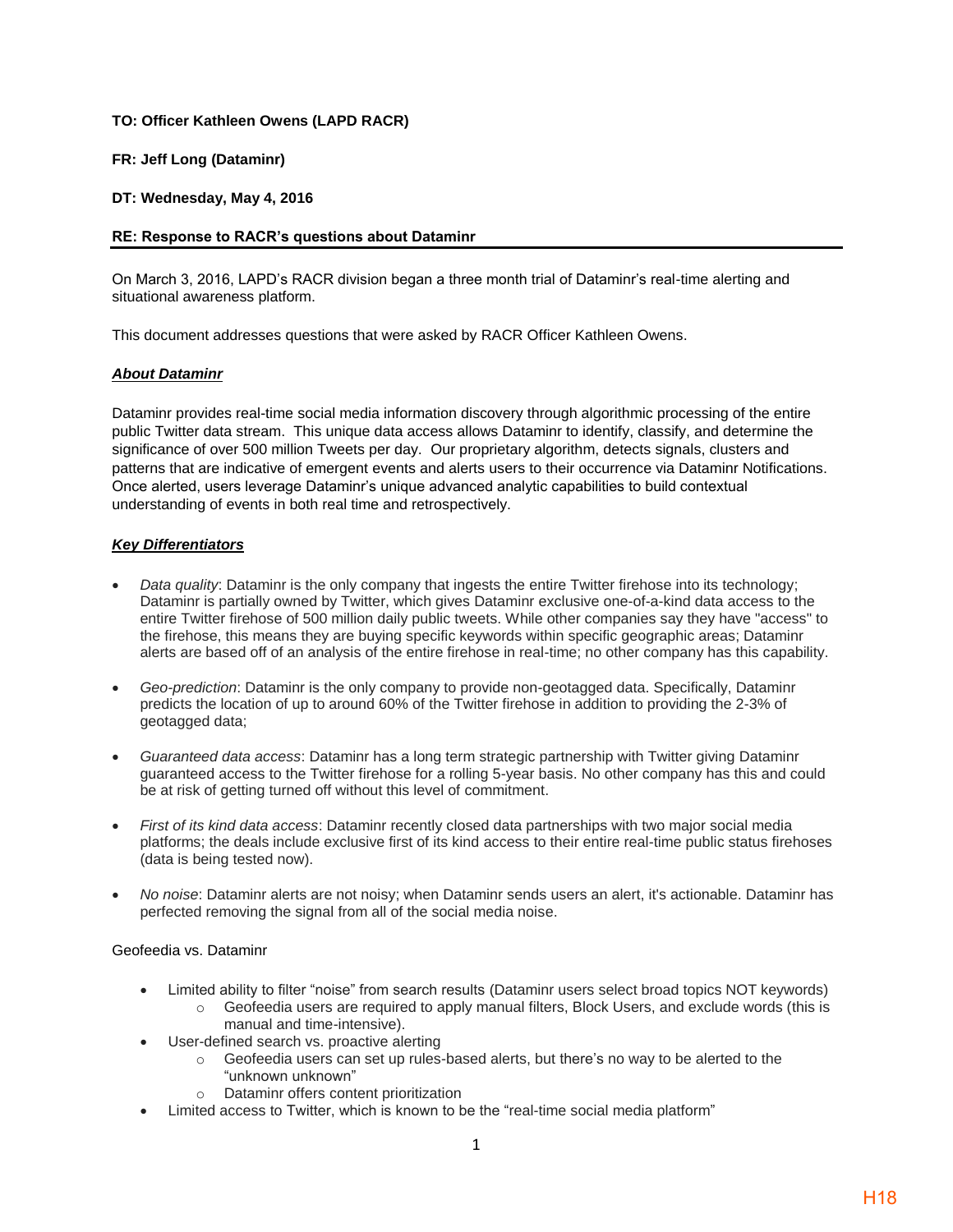- o Geofeedia does not have access the Twitter Firehose
- Limited to posts with embedded geo-tags
	- o Excludes non-geotagged information (97 98% of Twitter content)
- Limited to 45 languages (Dataminr supports 76)
- Dataminr provides 365 days of Twitter data and metadata (Geofeedia provides "100 most recent results from each source" and only provides "analytics from Geofeedia's historical database").

## *Upcoming Features*

## NEW DATASETS:

Dataminr is in the process of adding 2 additional social media datasets to its platform. Dataminr will be making a public announcement in the coming months regarding these new datasets. Dataminr's access to these additional social media datasets will be the first of its kind – no other company will have full access to these companies' firehose of public posts.

## UPCOMING FEATURES/ENHANCEMENTS:

Area Analysis application

- Indicate query association with message points in scrollable list view
- Incorporate Real-time Alerts
- Improve custom geoselection capability to include freeform and polygon selections
- Add ability to analyze multiple custom geofences simultaneously
- Increase the number of searchable terms per query (i.e. conduct more complex queries)
- Introduce advanced query editor
- Include ability to annotate map with custom map markers
- Add capability to add custom map layers (open source and client data)

### Historical Reference application

- Incorporate real-time data
- Increase the number of searchable terms per query (i.e. conduct more complex queries)
- Increase number of tweets displayed in context section to show more raw messages
- Enable post-search filters and refining of results
- Add ability to filter by social platform
- Incorporate additional graph types for historical analysis

# Analyst Application update

• New application to facilitate analyst workflows

Real-time Alerting Application update

• New application to real-time workflows

# New Source Types

• Classifying Public Figures, Universities, Corporate Business handles

# Custom Alerting

• Integrating custom alerts into mobile application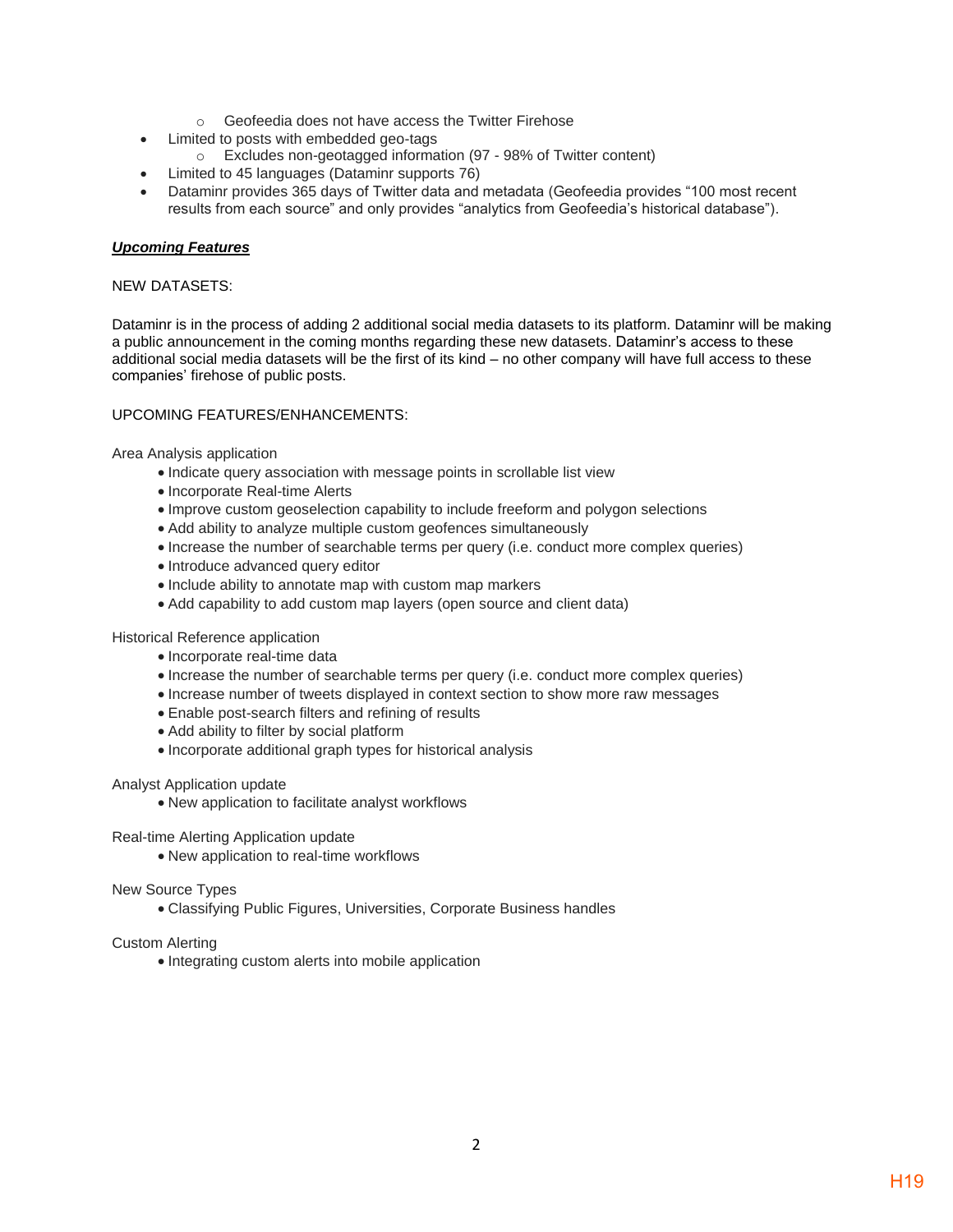### *References and Partial List of Customers*

Feel free to reach out to the following Dataminr users to discuss how they use Dataminr; they are aware someone from LAPD may reach out:

Partial list of government and law enforcement agencies using Dataminr\*:



*\*This is in addition to Dataminr's work with over 75 news organizations (i.e. CNN, ) and dozens of financial institutions (i.e. .* 

### *Success Stories*

Please see attached document for a list of recent success stories from around Los Angeles, state of California and world.

The document is labeled "Dataminr\_LAPD Success Stories".

#### *MayDay Support*

Dataminr supported the RACR MayDay Command Center with social media monitoring on May 1, 2016 during the day shift.

The Dataminr representative and RACR Officer John Alipio (Social Media point person) uncovered several previously unknown items using Dataminr's custom alerts and advanced area analysis application.

#### **Pre-organized Bike Rides/Tours Coinciding with May Day:**

- **May Day Reggae Fun Ride:** The Area Analysis Application uncovered a tweet with a flyer of the event
- **DTLA Sunday Funday Bike Ride:** The Area Analysis Application uncovered a tweet from a bicyclist about a Sunday Funday bike ride in DTLA. Further analysis uncovered a Facebook page about the event

#### **BLM Protest at the LAPD Detention Center**

- By monitoring for "protest", "march", and "mayday" in the Area Analysis Application, Dataminr uncovered a tweet from the LA Black Lives Matter account at approximately 10:00am. This tweet was promoting a 2:30 gathering in front of the LAPD detention center.
- By continuing to monitor the downtown LA area through Custom Alerts and the Area Analysis Application, Dataminr uncovered the first images of people at the the protest in front of the detention center in the afternoon.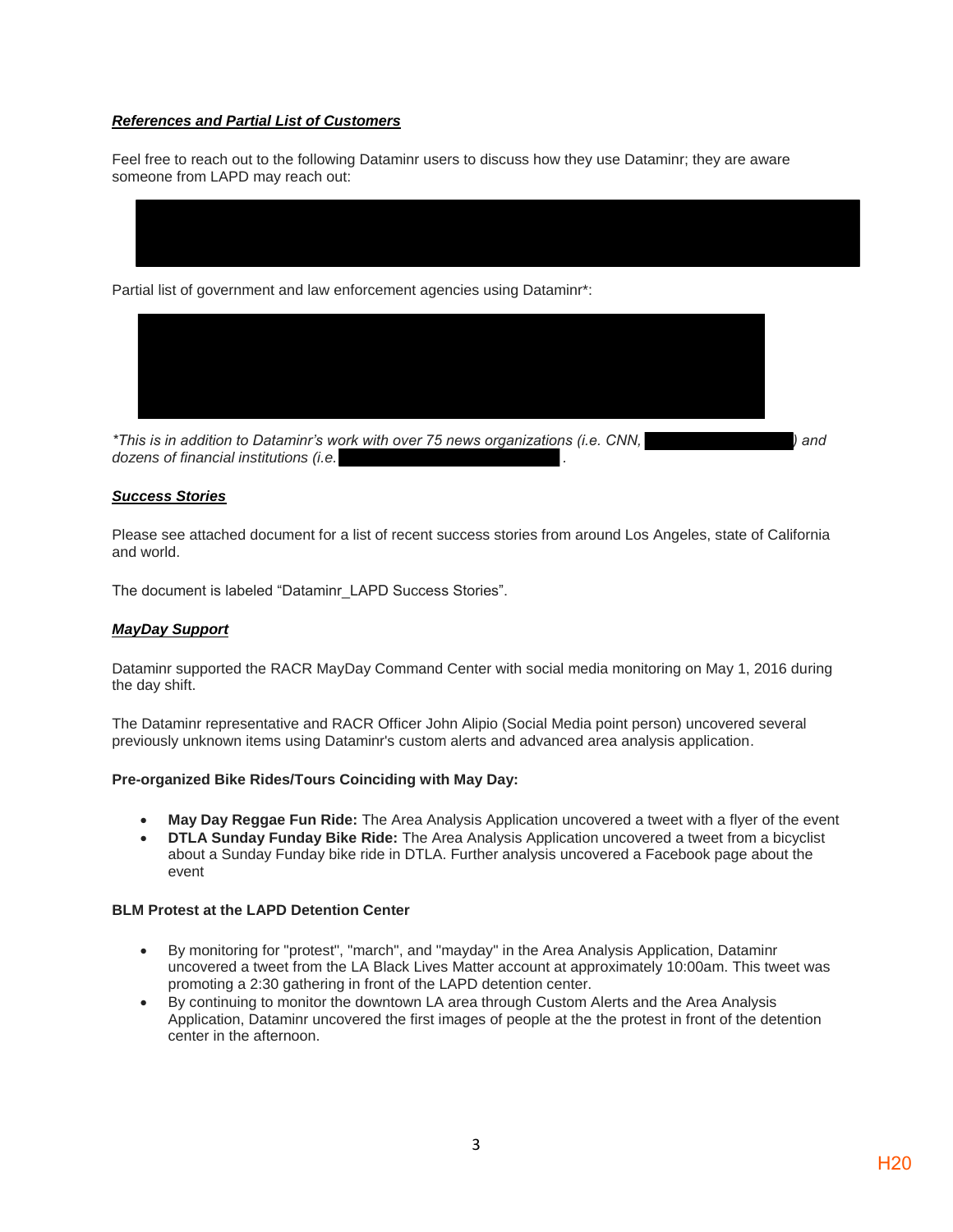#### **First Images of Anti-Trump Protest**

• Dataminr uncovered the first images of people protesting at Olympic and Broadway with a giant blowup statue of Trump. This tweet was uncovered before the street cam feed picked it up and transmitted to the command post. LAPD was able to zoom cameras into the exact location of the event based on a street sign and restaurant that was visible in the tweet.

**Ongoing monitoring**: Through Topic List Notifications and the Area Analysis Application, Dataminr provided ongoing situational awareness and monitoring of the event, using on-the-ground images to track the protests were peaceful.

**Side-by-side training**: Dataminr representative also assisted John Alipio, Erick Yepez, and Officer Garcia with configuring their Dataminr accounts and using the Geo App for event monitoring.

#### *Dataminr Power Users at RACR*

As RACR solicits feedback from users regarding their experience with Dataminr, please consider reaching out to the following "power users":

| <b>FIRST NAME</b> | <b>LAST NAME</b> | <b>EMAIL</b>          |
|-------------------|------------------|-----------------------|
| John              | Alipio           | 39190@lapd.lacity.org |
| Luis              | Garcia           | 38182@lapd.lacity.org |
| Ray               | Rodriguez        | 33076@lapd.lacity.org |
| Adan              | Urena            | 37460@lapd.lacity.org |
| <b>RACR</b>       | Watchfloor       | racr@lapd.lacity.org* |
| Tuyet             | Nguyen           |                       |
| Sean              | Murray           | 35945@lapd.lacity.org |

*\*This is a general account Dataminr created and is accessed by a number of RACR officers. Please inquire within the RACR organization who has been using this account to get their feedback.* 

#### *Twitter vs. Facebook vs. Instagram*

It is important to note that a vast majority of Facebook data is private; and no company has access to Facebook's private data; and many companies have seen their access to Facebook's public data go away in recent months.

The majority of Twitter data, however, is public. Twitter is also widely considered the "go to" social media platform for real-time information. Journalists, law enforcement and emergency managers all depend on turn to Twitter for real time information, not Facebook or other social media platforms.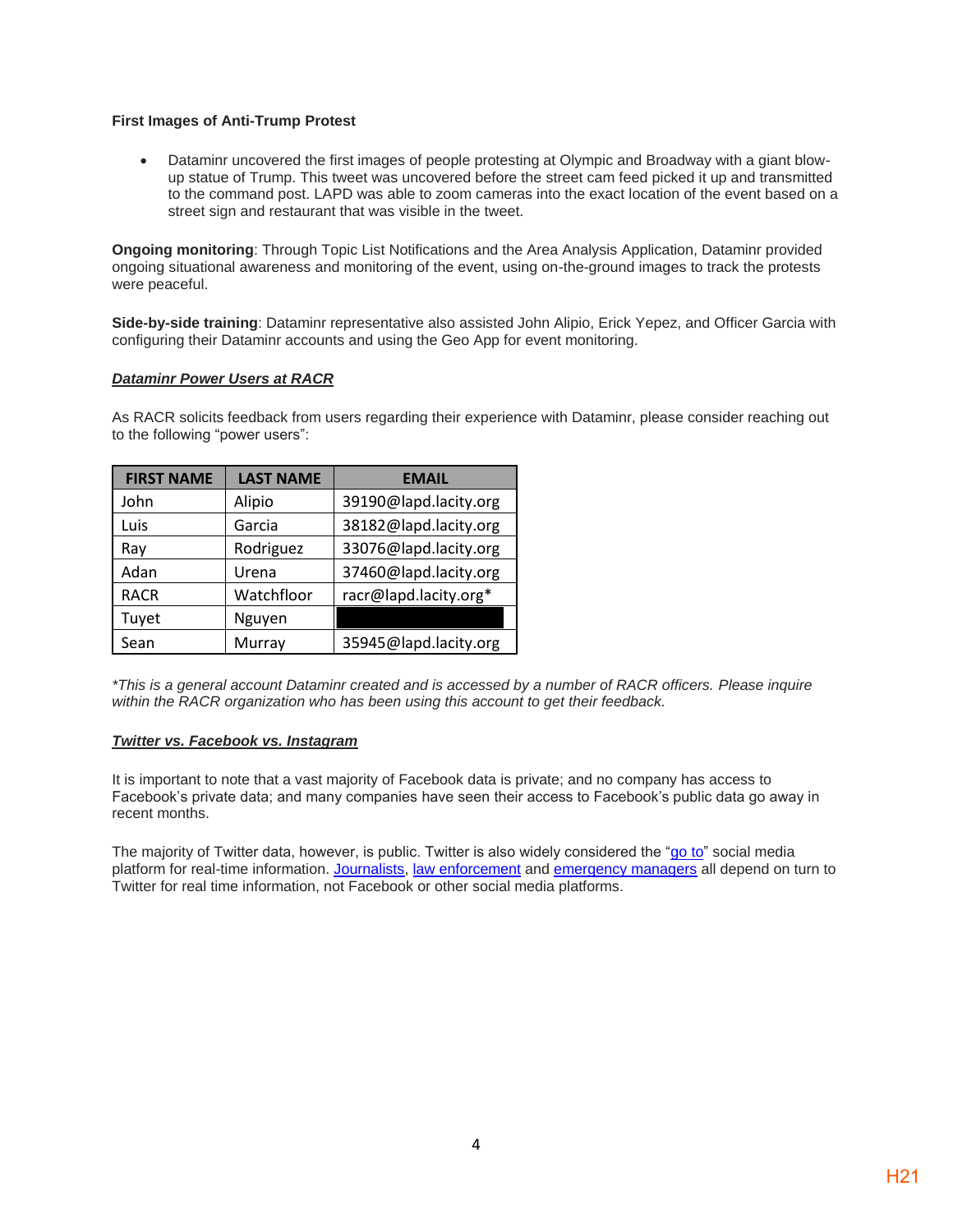### *Dataminr Pricing and Products*

depending on which of the 3 products purchased. Dataminr's customers are able to select multiple types of products or just one product. In other words, customers do not have to buy only the "Limited" product or only the "Standard" product. Dataminr does not meter data or charge for any additional services; the per user per year cost is the only fee.

Dataminr's 3 product offering is described below (LAPD RACR is mostly using features in the "Standard" product category but some power users have been trained on the "Advanced" product features)

#### **LIMITED**

The Limited product includes the following features:

- Discovery and Analytics applied to all public tweets
- Push Alerts and Indications and Warnings across up to 1 geographic area, 1 priority level, and all Topics for **one** Topic List
- Customizable signal delivery through desktop application, email, and pop-up
- Real-time Context Dashboard, with basic Geo Mapping, Image, and Analytics Modules with access to 30-day archive
- Geo-prediction, User Graph Analysis, Content Summarization
- User Analysis and Source Categorization for Alerts

Limited can be purchased with Alerts being delivered at the Local, National, and Global Priority Levels across one of four different geographic coverage areas: City, Regional, National, and Global.

#### **STANDARD**

The Dataminr Standard product includes the following features:

- Discovery and Analytics applied to all public tweets
- Push Alerts and Indications and Warnings for all Topics and all Geographies with up to **10** userdefined Topic Lists
- Customizable signal delivery through desktop application, email, and pop-up
- Real-time Context Dashboard, with basic Geo Mapping, Image, and Analytics Modules with access to 30-day archive
- Geo-prediction, User Graph Analysis, Content Summarization
- User Analysis and Source Categorization for Alerts
- Custom Alert Watch-lists for any keyword or Boolean combination
- iOS or Android Mobile Application access for each Unique User
- Advanced Area Reference Module
- Saved and Shared Searches
- Influencer Identification